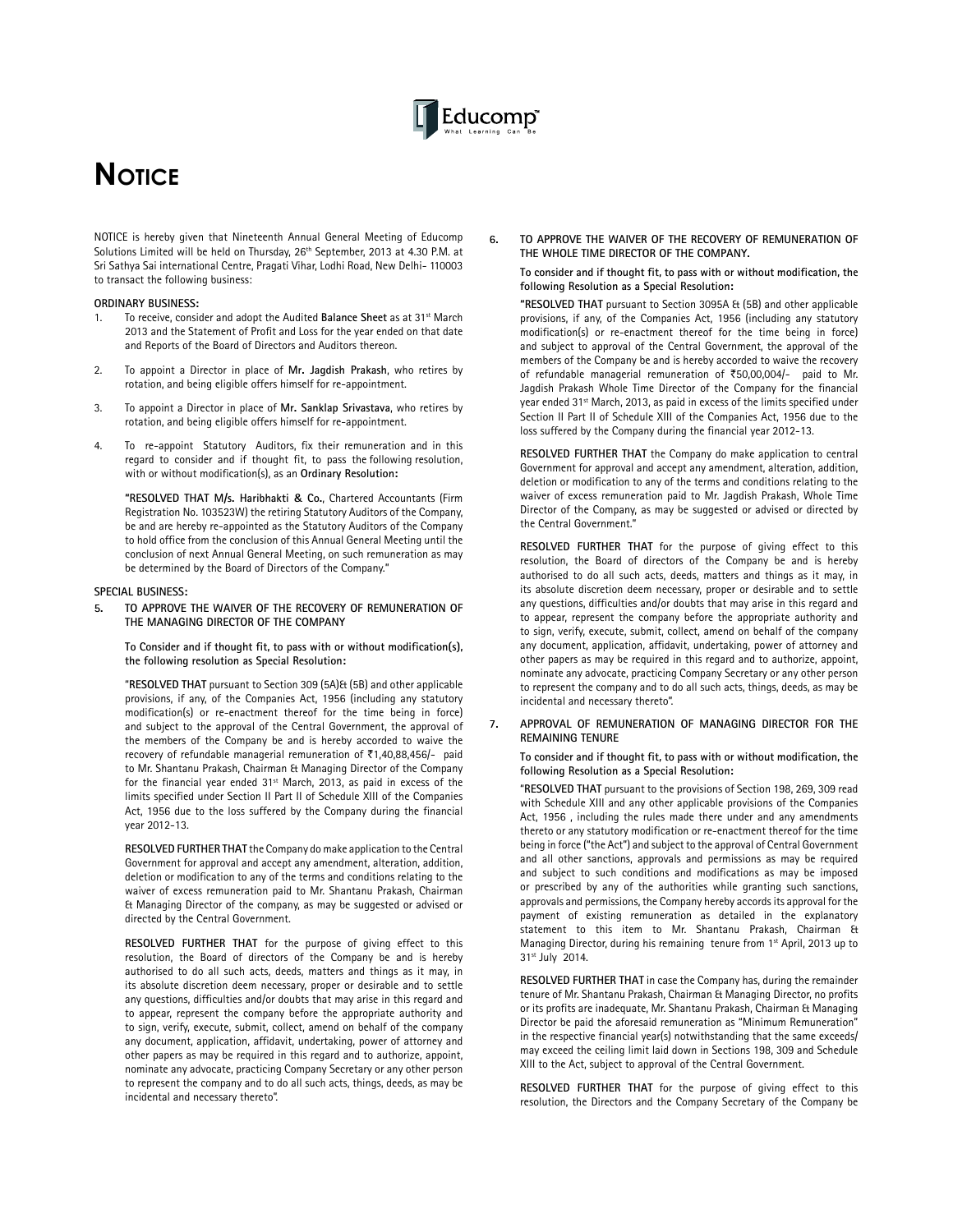and are hereby severally authorised to do all such acts, deeds, matters and things as it may, in its absolute discretion deem necessary, proper or desirable and to settle any questions, difficulties and/or doubts that may arise in this regard and to appear, represent the company before the appropriate authority and to sign, verify, execute, submit, collect, amend on behalf of the company any document, application, affidavit, undertaking, power of attorney and other papers as may be required in this regard and to authorize, appoint, nominate any advocate, practicing Company Secretary or any other person to represent the company and to do all such acts, things, deeds, as may be incidental and necessary thereto".

#### **8. APPROVAL OF REMUNERATION OF WHOLE TIME DIRECTOR FOR THE REMAINING TENURE**

**To consider and if thought fit, to pass with or without modification, the following Resolution as a Special Resolution:**

 "**RESOLVED THAT** pursuant to the provisions of Section 198, 269, 309 read with Schedule XIII and any other applicable provisions of the Companies Act, 1956 , including the rules made there under and any amendments thereto or any statutory modification or re-enactment thereof for the time being in force ("the Act") and subject to the approval of the Central Government and all other sanctions, approvals and permissions as may be required and subject to such conditions and modifications as may be imposed or prescribed by any of the authorities while granting such sanctions, approvals and permissions, the Company hereby accords its approval for the payment of existing remuneration as detailed in the explanatory statement to this item to Mr. Jagdish Prakash, Whole Time Director, during his remaining tenure from 1st April, 2013 up to 24th July, 2015.

**RESOLVED FURTHER THAT** in case the Company has, during the remainder tenure of Mr. Jagdish Prakash, Whole Time Director, no profits or its profits are inadequate, Mr. Jagdish Prakash, Whole time Director be paid the aforesaid remuneration as "Minimum Remuneration" in the respective financial year(s) notwithstanding that the same exceeds/may exceed the ceiling limit laid down in Sections 198, 309 and Schedule XIII to the Act, subject to approval of the Central Government.

**RESOLVED FURTHER THAT** for the purpose of giving effect to this resolution, the Directors and the Company Secretary of the Company be and are hereby severally authorised to do all such acts, deeds, matters and things as it may, in its absolute discretion deem necessary, proper or desirable and to settle any questions, difficulties and/or doubts that may arise in this regard and to appear, represent the company before the appropriate authority and to sign, verify, execute, submit, collect, amend on behalf of the company any document, application, affidavit, undertaking, power of attorney and other papers as may be required in this regard and to authorize, appoint, nominate any advocate, practicing Company Secretary or any other person to represent the company and to do all such acts, things, deeds, as may be incidental and necessary thereto".

#### **9. APPOINTMENT OF MR. ROY EDWIN CAMPBELL II AS A DIRECTOR**

**To consider and if thought fit, to pass with or without modification(s), the following resolution as an Ordinary Resolution:**

"**RESOLVED THAT** Mr. Roy Edwin Campbell II, who was appointed as an Additional Director by the Board of Directors of the Company on 9<sup>th</sup> November 2012 pursuant to Section 260 of the Companies Act, 1956 and Articles of Association of the Company and who, being the Additional Director, holds the office upto the date of this Annual General Meeting, and in respect of whom the Company has received a notice in writing from a member along with a deposit of `500/- as required under Section 257 of the Companies Act, 1956 proposing his candidature for office of Director, be and is hereby appointed as Director of the Company, not liable to retire by rotation."

**10. To consider and if thought fit, to pass with or without modification(s), the following resolution as an Ordinary Resolution:**

#### **Appointment of Mr. Venkata Subbarao Valluri as a Director**

"**RESOLVED THAT** Mr. Venkata Subbarao Valluri who was appointed as an Additional Director by the Board of Directors of the Company on 31<sup>st</sup> July 2013 pursuant to Section 260 of the Companies Act, 1956 and Articles of Association of the Company and who, being the Additional Director, holds the office upto the date of this Annual General Meeting, and in respect of whom the Company has received a notice in writing from a member along with a deposit of  $\overline{5}500$ /- as required under Section 257 of the Companies Act, 1956 proposing his candidature for office of Director, be and is hereby appointed as Director of the Company, liable to retire by rotation."

| Place: Gurgaon                     | By Order of the Board         |
|------------------------------------|-------------------------------|
| Date: 13 <sup>th</sup> August 2013 | For Educomp Solutions Limited |

Sd/- **Jagdish Prakash**

Whole Time Director

#### **NOTES:**

- THE MEMBERS ENTITLED TO ATTEND AND VOTE AT THE MEETING IS **ENTITLED TO APPOINT A PROXY TO ATTEND AND VOTE INSTEAD OF HIMSELF AND THE PROXY NEED NOT TO BE MEMBER OF THE COMPANY. THE INSTRUMENT APPOINTING PROXY SHALL BE DEPOSITED WITH THE COMPANY AT LEAST 48 HOURS BEFORE THE COMMENCEMENT OF THE MEETING IN ORDER TO BE PROXY BEING EFFECTIVE.**
- 2. Members/Proxies should bring duly filled Attendance Slip sent herewith to attend the meeting. No eatables, brief case or bag will be allowed to be taken inside the meeting hall for security reasons. In case of Joint holders attending the meeting, only such Joint holder who is higher in the order of names will be entitled to vote.

No gifts will be distributed at the meeting.

- The Register of Members of the Company and the Share Transfer Books shall remain closed from 21<sup>st</sup> September 2013 to 26<sup>th</sup> September 2013 (both days inclusive).
- The relative Explanatory Statement pursuant to Section 173 of the Companies Act, 1956 ("the Act") in respect of the Special Business under Item Nos. 5 to 10 above, is annexed hereto. The relevant details as required by Clause 49 of the Listing Agreements entered into with the Stock Exchanges, of persons seeking appointment/re-appointment as Directors are also annexed.
- 5. Any documents and papers as referred to in this notice and as required by the Companies Act, 1956 shall be available at the registered office of the Company for inspection between 11 A.M. to 1 P.M. for the period as required under the provisions of the Act.
- 6. Corporate Members intending to send their authorized representatives are requested to send a duly certified copy of the Board resolution authorizing their representatives to attend & Vote at the Annual General Meeting.
- 8. Members holding shares in dematerialised form are requested to intimate all changes pertaining to their bank details, National Electronic Clearing Service (NECS), Electronic Clearing Service (ECS), mandates, nominations, power of attorney, change of address, change of name, residential status, e-mail address, contact numbers, etc., to their Depository Participant (DP). Changes intimated to the DP will then be automatically refected in the Company's records which will help the Company and the Company's Registrars and Transfer Agents, Link Intime India Private Limited to provide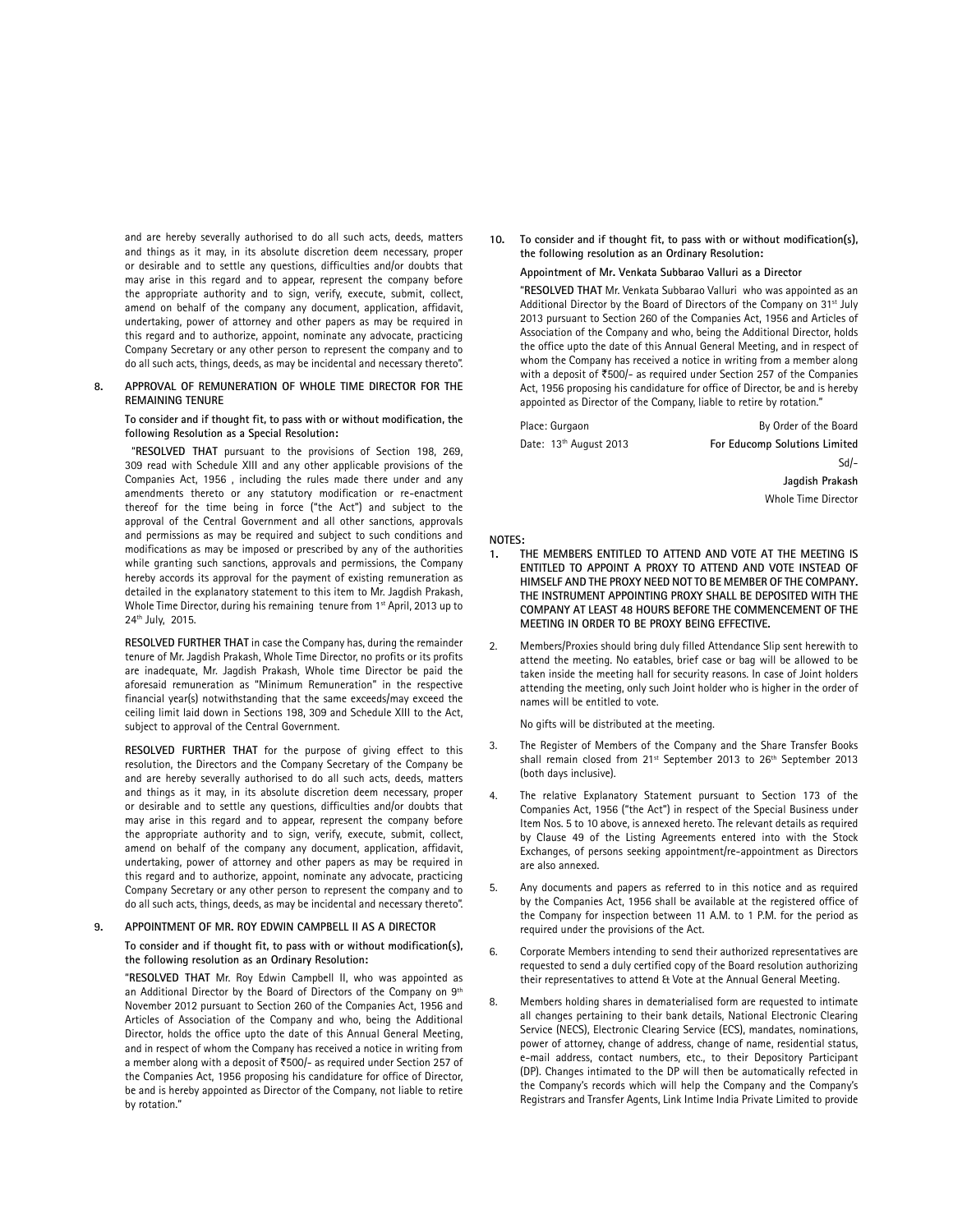efficient and better services. Members holding shares in physical form are requested to intimate such changes to Link Intime India Private Limited

- 10. Consequent upon the introduction of Section 109A of the Act, shareholders are entitled to make nomination in respect to their shares held by them in physical form. Shareholders desirous of making nominations are requested to send their requests in Form 2B ( which will be made available on request) to the Registrar & Transfer Agents , M/s Link Intime India Private limited. The form 2B can be downloaded from the Company's website www.educomp.com.
- 11. Shareholders are advised to encash their dividend warrants pertaining to Dividend declared by the Company for the Financial Years 2006-07, 2007- 08, 2008-09, 2009-10, 2010-11 and 2011-12 immediately as the dividend amount remaining unclaimed/ unpaid at the expiry of 7 years from the date that becomes due for payment are required to be transferred by the company to the Investor Education and Protection Fund established under section 205C in terms of section 205A of the Act.

It may be noted that no claim will lie against the company or the investor education and protection fund in respect of the said unclaimed dividend amount transferred to the fund.

- 12. The Certificate from Auditors of the Company certifying that the Employee Stock Option Schemes of the Company is being implemented in accordance with SEBI( Employees Stock Option Scheme and Employees' Stock Purchase Scheme) Guidelines 1999 and in accordance with the resolution of the general body will be available for inspection to members at the meeting.
- 13. The Ministry of Corporate Affairs (MCA), Govt. of India, has undertaken a 'Green Initiative in the Corporate Governance' by allowing paperless compliances by companies through electronic mode, vide its circulars dated April 21, 2011 and April 29, 2011. To take part in the above 'Green Initiative', soft copy of the Annual Report for the year ended March 31, 2013 has been sent to all the members whose email address is registered with the Company/Depository Participants(s) unless any members has requested for a hard copy of the same.

All those members, who have not yet registered their email address with the Company or Depository Participant are requested to do the same at the earliest as your Company proposes to send communications/documents including Notices for General Meetings and Annual Reports from time to time in electronic mode to those members who have provided their e-mail addresses to their Depository Participants (DP) and in case you are holding share(s) in physical form you can send an email to investor.services@ educomp.com giving details like Name and Folio No.

Place: Gurgaon By Order of the Board Date: 13<sup>th</sup> August 2013 **For Educomp Solutions Limited** Sd/- **Jagdish Prakash**

Whole Time Director

### **EXPLANATORY STATEMENT PURSUANT TO SECTION 173(2) OF THE COMPANIES ACT, 1956**

#### **Item no. 5 & 6**

**(a) Mr. Shantanu Prakash, Chairman & Managing Director** 

Mr. Shantanu Prakash was re-appointed as Chairman & Managing Director of the Company for a period of 5 years i.e. 01<sup>st</sup> August, 2009 to 31<sup>st</sup> July, 2014 as per provisions of section I of the Part II of Schedule XIII of the Companies Act, 1956 on the remuneration comprises of Basic Salary: ₹4,00,000/- to ₹8,00,000/- per month along with other allowances and perquisites.

## **(b) Mr. Jagdish Prakash, Whole Time Director**

Mr. Jagdish Prakash was re-appointed as Whole Time Director of the Company i.e.  $25^{th}$  July, 2010 to  $24^{th}$  July, 2015 for a period of 5 years as per the provisions of section I of the Part II of Schedule XIII of the Companies Act, 1956 on the remuneration on the remuneration comprises of Basic Salary: ₹1,50,000 to ₹2,50,000 per month along with other allowances and perquisites.

The Audited financial Results for the financial year ended 31<sup>st</sup> March, 2013 depicts net loss of ₹40.72 crores. As the Company incurred losses during the financial year 2012-13, the remuneration paid to Mr. Shantanu Prakash, Chairman & Managing Director and Mr. Jagdish Prakash, Whole Time Director as per provisions of Section I of the Part II of Schedule XIII of the Companies Act, 1956 for the financial year 2012-13 exceeded the limit as prescribed under Clause 1(C) of Section II of Part II of the Schedule XIII of the Companies Act, 1956.

In view of the experience and invaluable contribution by Mr. Shantanu Prakash, Chairman & Managing Director, towards the growth of the company since inception the Remuneration Committee and the Board of Directors of the Company, subject to necessary statutory approvals, have approved the waiver of recovery of excess remuneration as stated above and also approved the present remuneration as "minimum remuneration."

Further, the Remuneration Committee and the Board of Directors of the Company after having considered the contribution made by Mr. Jagdish Prakash, Whole Time Director in warehouse management, logistics and overall day to day operational issues, subject to necessary statutory approvals, have approved the waiver of recovery of excess remuneration as stated above and also approved the present remuneration as "minimum remuneration"

The waiver of recovery of refundable remuneration paid to Mr. Shantanu Prakash, Chairman & Managing Director and Mr. Jagdish Prakash, Whole Time Director for the Financial Year 2012-2013 and payment of remuneration for the remaining tenure of Mr. Shantanu Prakash as Chairman & Managing Director and Mr. Jagdish Prakash as Whole Time Director requires the approval of members of the Company by way of Special Resolution.

The above resolutions are in the interest of the Company and the Board recommends the resolution as set out in item no.5 & 6 for members' approval by way of Special Resolution.

None of the Director except Mr. Jagdish Prakash and Mr. Shantanu Prakash are interested or concerned in these resolutions.

#### **Item no. 7 & 8**

The Existing remuneration payable to Mr. Shantanu Prakash, Chairman and Managing Director and Mr. Jagdish Prakash, Whole Time Director was defined as "Minimum Remuneration" to be payable in case company has no or inadequate profits during their tenure. Further, in accordance with Sub-paragraph (C) of Paragraph (1) of Section II of Part II of Schedule XIII to the Act, where in any financial year during the currency of the tenure of the Managerial Person, a Company has no profits or its profits are inadequate, it may pay remuneration, upon compliance with the conditions stated there under including seeking approval from the Shareholders by way of a Special Resolution for the payment of remuneration for a period not exceeding three years subject to approval of the Central Government.

As the payment of minimum remuneration to Mr. Shantanu Prakash, Chairman & Managing Director and Mr. Jagdish Prakash, Whole Time Director for the remaining tenure exceeds/may exceed the ceiling limit laid down in Sections 198,309 read with Schedule XIII to the Act, Shareholders approval vide Special Resolution is sought for the said proposal, subject to approval of the Central Government.

In terms of the requirements as per sub-clause (iv) of the proviso to Subparagragh (C ) of Paragraph (1) of Section II of Part II of Schedule XIII to the Act, the information is as furnished below:

#### **I. GENERAL INFORMATION:**

- (1) Nature of Industry : Education
- (2) Date of Commencement of commercial Production : Not Applicable
- (3) In case of new Companies, expected date of Commencement of activities as per project approved by Financial Institutions appearing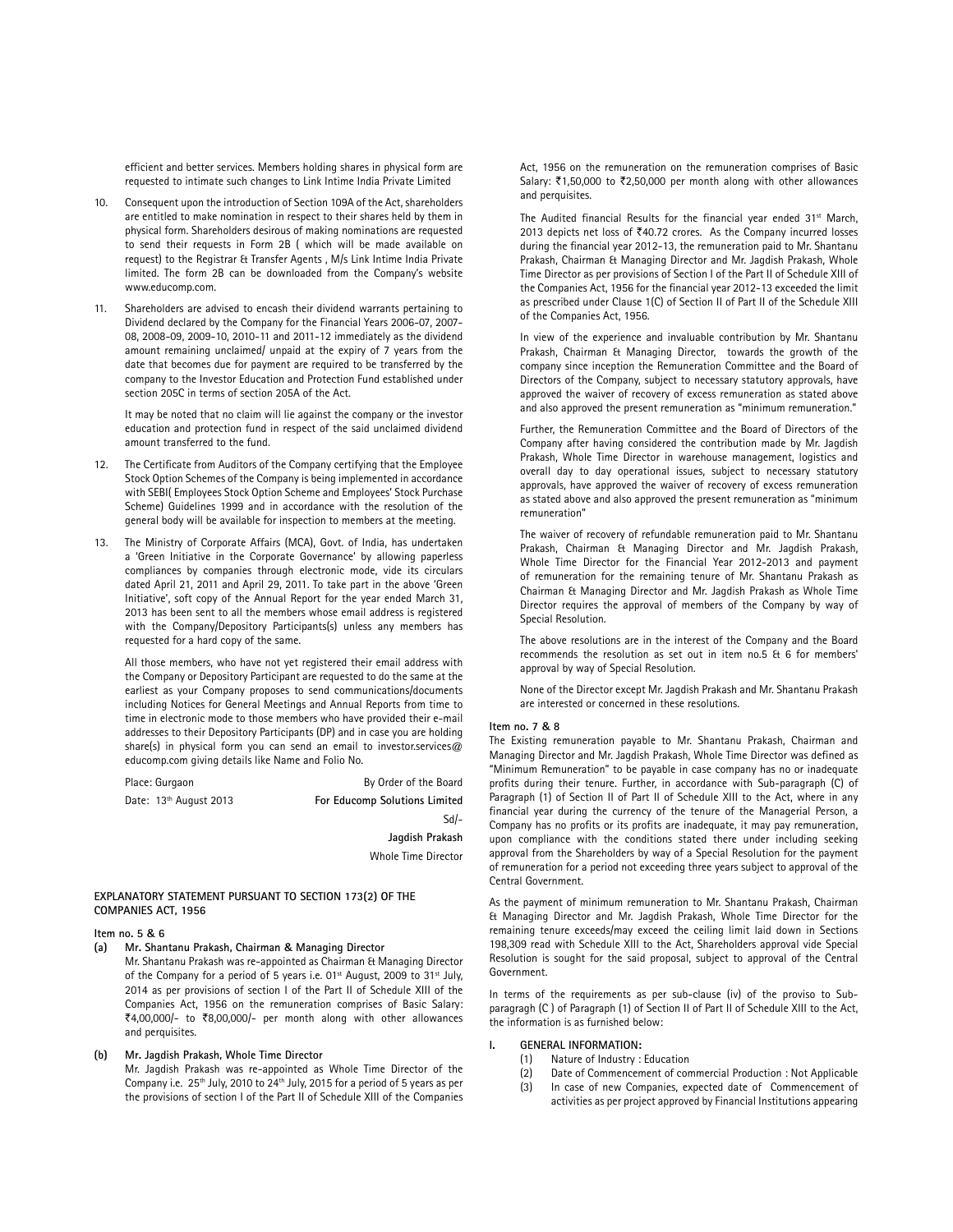in the Prospectus : Not Applicable

 (4) Financial Performance: Financial parameters of the Company for the last five fnancial years:

|                          |                                         |        |                   |                                                | $(A$ mount in ₹) |
|--------------------------|-----------------------------------------|--------|-------------------|------------------------------------------------|------------------|
| <b>Financial Years</b>   | 2008-09 2009-10 2010-11 2011-12 2012-13 |        |                   |                                                |                  |
| Turnover (Net)           |                                         |        |                   | 5,011.70 8,322.21 10,206.63 10,765.12 7,331.10 |                  |
| Profit/(Loss) before tax |                                         |        |                   | 2,018.62 3,746.21 4,360.66 2,412.82            | (473.09)         |
| Net Profit/(Loss)        | 1.315.88                                |        | 2,218.66 3,888.68 | 1.889.03                                       | (407.20)         |
| Paid-up share capital    | 172.86                                  | 190.03 | 191.09            | 191.13                                         | 244.81           |
| Reserves & Surplus       |                                         |        |                   | 3,922.55 11,903.13 15,875.61 18,042.51         | 19.608.91        |
| Rate of dividend (%)     | 25.00                                   | 137.50 | 30.00             | 15.00                                          | Nil              |

 (5) Export Performance, Net Foreign Exchange Earnings and Collaborations:

 During the year 2012-13, the Net Foreign Exchange Earnings is Rupees (1,393.69) million. The Company has no direct foreign collaboration.

 (6) Foreign Investments or Collaborators, if any: The total Equity Shares held by Foreign Institutional Investors (FIIs) and Foreign Body Corporate is 4,38,83,040 Equity Shares of ₹2 each which constitutes 35.85 % of the Paid up Equity Share Capital of the Company.

#### **II. INFORMATION ABOUT THE APPOINTEE:**

 **(1) Background details:**

 **(a) Mr. Shantanu Prakash, Chairman & Managing Director: Mr. Shantanu Prakash**, Chairman & Managing Director is the founder member of Educomp Solutions Limited and has been responsible for its overall operations since inception. He is a PGDBM from IIM, Ahmedabad and is an expert in Education Technology and Pedagogy. He has been involved in the area of education management, multimedia content and instructional delivery for around two decade. Under his leadership Educomp has introduced several products in the education technology domain. He is well recognized in the education space as an expert in the area of instructional technology.

 **(b) Mr. Jagdish Prakash, Whole Time Director :**

**Mr. Jagdish Prakash**, Whole Time Director (WTD) was appointed as WTD of the Company on  $25<sup>th</sup>$  July, 2010 is responsible for warehouse management, logistics and operational issues. He has over 50 years of experience in materials management and logistics in Steel Authority of India Limited as a Chief Materials Manager and as a marketing and management consultant with various public sector undertakings and academic institutions.

#### **(2) Past Remuneration:**

 The details of aggregate Salary, Perquisites and Allowances and other retrial benefits paid to Mr. Shantanu Prakash Chairman & Managing Director and Mr. Jagdish Prakash, Whole Time Director in the last three financial years are as given below:

|                       |                                                                 | (Amount in ₹)                                      |
|-----------------------|-----------------------------------------------------------------|----------------------------------------------------|
| <b>Financial Year</b> | Mr. Shantanu Prakash,<br>Chairman & Managing<br><b>Director</b> | Mr. Jagdish Prakash,<br><b>Whole Time Director</b> |
| 2010-11               | 1.40.88.456                                                     | 43.24.328                                          |
| $2011 - 12$           | 1,40,88,456                                                     | 50,00,004                                          |
| 2012-13               | 1,40,88,456                                                     | 50,00,004                                          |

#### **(3) Recognition/Awards:**

 Under the leadership of Mr. Shantanu Prakash, Chairman & Managing Director and Mr. Jagdish Prakash, Whole Time Director, the Company has won many prestigious awards and has been recognized for its contribution to the society.

PricewaterhouseCoopers (PwC) report (May 2013) ranked Educomp at number 85 amongst the top 100 software vendors in the emerging markets commanding combined revenue of \$797 million and among the 16 Indian companies

that have made it to the list.

- Educomp ranked number 12 in Business World's India's fastest growing companies (May 2013 Issue).
- In Indian Education Awards 2013 Educomp won awards for, 'Best K12 School Chain- National for The Millennium Schools', 'Innovation in Early Learning for Little Millennium' and 'Best Digital Content for Smartclass'.
- At Navikaran Awards ceremony on 30<sup>th</sup> January, 2013 at 'World Schools Resources Expo 2013' Educomp was awarded as the "Corporate of the Year" and Shantanu Prakash, chairman & managing director, Educomp Solutions, was awarded "Entrepreneur of the Year". The event was organized by Creative Children Media in partnership with Zee Business
- Educomp was ranked amongst India's 40 fastest growing companies by Outlook Business in its 26<sup>th</sup> May, 2012 issue. Shantanu Prakash, Chairman & Managing Director of the Company was nominated for the highest honour -"Entrepreneur of the Year" Award for his exceptional vision in uplifting the education sector in India and bestowing it with much needed change at "Entrepreneur India Awards 2012" organized by Franchise India Holdings Limited on 18th May, 2012.
- Educomp Solutions won three prestigious awards "Best Education Company to work with," "Best Innovative K 12 School" and "Best Education Webinar Series" at the Indian Education Awards (IEA) 2012 at a glittering ceremony on 28th April, 2012.
- Mr. Jagdish Prakash, Whole Time Director is also a wellknown poet who writes both in English and Urdu. He has written many articles on management issues. His poems have been published in newspapers and magazines like "Pioneer," "Continuum" and "Adab Saaz". Two of his poetry compilations have won awards from the Urdu Academy, New Delhi.

#### **(4) Job Profile and Suitability:**

 **Mr. Shantanu Prakash, Chairman & Managing Director** 

 Mr. Shantanu Prakash is the Chairman & Managing Director of our Company having around 2 decades of rich experience in education industry. It was Mr. Shantanu's vision to transform the teachinglearning process through the use of technology and best practices.

 He functions under the control, superintendence and direction of the Board of Directors. Under his able leadership, the Company which was primarily engaged in the Edureach, (ICT) Segment has since then ventured in to a wide range of educational products and services in diverse segments of Higher Learning Solutions, School Learning Solutions, K-12 Schools and Online supplemental & Global such as SmartClass, Online Education and Pre-school and the Company is India's top educational Company. With his unstinted contribution and in the present challenging business environment, the duties and responsibilities of Mr. Shantanu Prakash, Chairman & Managing Director, has continued to grow manifold and is increasingly complexed. There is an imperative need for formulation of consolidation and competitive strategies and ongoing review for successful implementation in order to provide an impetus to the consolidation and growth prospects of the Company. This enduring process necessitates his continued focus and higher involvement in managing the overall affairs of the Company. Needless to say, in these tough times, the Company ought to be continuously guided and lead under the able leadership of Mr. Shantanu Prakash with whose rich and dynamic experiential background, the Company can remain oriented and look forward to steer through the challenging times and bounce back on the growth trajectory.

#### **Mr. Jagdish Prakash, Whole Time Director**

Mr. Jagdish Prakash, Whole Time Director, has a first class M.Com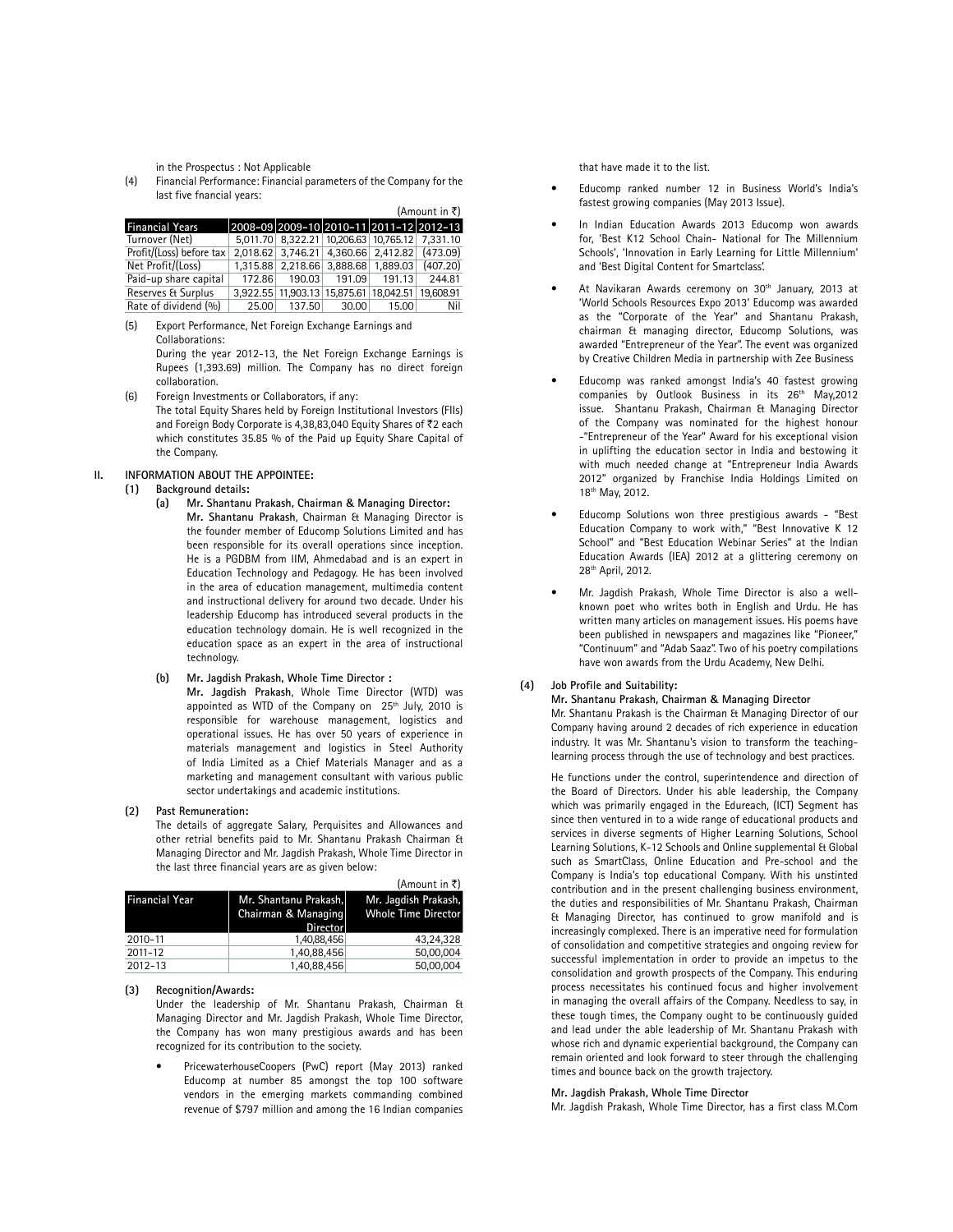from Agra University. As a whole time director in the company, his responsibilities include procurement, inventory management and logistics. He is also responsible for certain key operational areas of the company.

 Mr. Jagdish Prakash, Whole Time Director of the Company has worked as the Chief Material Manager in the Steel Authority of India. He is heading the procurement and warehouse operation of the Company. He has wide ranging experience, spanning over about 48 years, in marketing and materials management of industrial products including procurement, inventory and logistics management. He has been a marketing and materials management consultant with several PSU's and academic institutions.

 In a competitive and tough economic environment there is a continuous need to formulate appropriate procurement policies and formalize decisions which have a competitive edge over others. As the Whole-Time Director, his dedicated and holistic involvement for the entire operations of the Company is necessitated.

 With his experience under difficult conditions and his expertise, the Company will benefit immensely from his experience and have a reinforced direction to steer through the challenging times.

 **(5) Remuneration proposed:**

|                                                    | PROPOSED REMUNERATION                                                                                                                                                                                                                                                                                 |                                                                                                                              |     |                      |                                                                                                                                                                                                                                         |  |  |
|----------------------------------------------------|-------------------------------------------------------------------------------------------------------------------------------------------------------------------------------------------------------------------------------------------------------------------------------------------------------|------------------------------------------------------------------------------------------------------------------------------|-----|----------------------|-----------------------------------------------------------------------------------------------------------------------------------------------------------------------------------------------------------------------------------------|--|--|
| Mr. Shantanu Prakash, Chairman & Managing Director |                                                                                                                                                                                                                                                                                                       | Mr. Jagdish Prakash, Whole Time Director                                                                                     |     |                      |                                                                                                                                                                                                                                         |  |  |
| From 1st April, 2013 to 31st July, 2014            |                                                                                                                                                                                                                                                                                                       | From 1st April, 2013 to 24th July, 2015                                                                                      |     |                      |                                                                                                                                                                                                                                         |  |  |
| (A)                                                |                                                                                                                                                                                                                                                                                                       | Basic Salary: ₹4,00,000/- to ₹8,00,000/- per month                                                                           | (A) |                      | Basic Salary: ₹1,50,000 to 2,50,000 per month                                                                                                                                                                                           |  |  |
| (B)                                                | Special Allowances: As may be decided by the Board from time $(B)$<br>to time which shall not be counted for calculation provident fund,<br>gratuity, superannuation fund etc.<br>Commission: up to 1% of the net profits as may be decided by Board<br>from time to time.<br>Allowances/Perquisites: |                                                                                                                              |     |                      | Allowances/Perquisites: In addition, he would be entitled to<br>allowances/perquisites as follows                                                                                                                                       |  |  |
|                                                    |                                                                                                                                                                                                                                                                                                       |                                                                                                                              |     | 1.                   | Special Allowances: As may be decided by the Board from time<br>to time which shall not be counted for calculation provident<br>fund, gratuity, superannuation fund etc.                                                                |  |  |
|                                                    |                                                                                                                                                                                                                                                                                                       |                                                                                                                              |     | 2.                   | House Rent Allowances (HRA)                                                                                                                                                                                                             |  |  |
|                                                    | House Rent Allowances (HRA)<br>1.                                                                                                                                                                                                                                                                     |                                                                                                                              |     |                      | Either HRA will be provided to the extent of 50% of Basic                                                                                                                                                                               |  |  |
|                                                    | 2.                                                                                                                                                                                                                                                                                                    | Either HRA will be provided to the extent of 65% of Basic<br>Salary or Director will be provided rent-free accommodation.    |     |                      | Salary or Director will be provided rent-free accommodation.                                                                                                                                                                            |  |  |
|                                                    |                                                                                                                                                                                                                                                                                                       |                                                                                                                              |     | 3.                   | Medical Reimbursement: As per rules of the company                                                                                                                                                                                      |  |  |
|                                                    | 3.                                                                                                                                                                                                                                                                                                    | Medical Reimbursement: As per rules of the company                                                                           |     | 4.                   | Allowances for purchase of Books/Journals/Periodicals: As per                                                                                                                                                                           |  |  |
|                                                    | Allowances for purchase of Books/Journals/Periodicals: As per<br>4.<br>rules of the company                                                                                                                                                                                                           |                                                                                                                              |     | rules of the company |                                                                                                                                                                                                                                         |  |  |
|                                                    |                                                                                                                                                                                                                                                                                                       |                                                                                                                              |     | 5.                   | Leave Travel Allowances: As per rules of the company                                                                                                                                                                                    |  |  |
|                                                    | 5.                                                                                                                                                                                                                                                                                                    | Leave Travel Allowances: As per rules of the company                                                                         |     | 6.                   | Helper Allowances: As per rules of the company                                                                                                                                                                                          |  |  |
|                                                    | 6.                                                                                                                                                                                                                                                                                                    | Helper Allowances: As per rules of the company                                                                               |     | 7.                   | Gratuity, Ex-gratia/Bonus, Superannuation or annuity funds                                                                                                                                                                              |  |  |
|                                                    | 7.                                                                                                                                                                                                                                                                                                    | Gratuity, Ex-gratia/Bonus, Superannuation or annuity funds<br>benefits, chauffer driven car, free telephone including mobile |     |                      | benefits, chauffer driven car, free telephone including mobile<br>telephone, internet and computer facility at the residence,<br>$\mathbf{a}$ . $\mathbf{b}$ . $\mathbf{c}$ . $\mathbf{c}$ . $\mathbf{c}$ . $\mathbf{c}$ . $\mathbf{c}$ |  |  |

 **(6) Comparative Remuneration Profile with respect to Industry, Size of the Company, Profile of the position and person:**

telephone, internet and computer facility at the residence, Helper/Assistant as per Company's Policy and rules.

- **(a) Mr. Shantanu Prakash, Chairman & Managing Director**  Due to the unstinted efforts and contribution of Mr. Shantanu Prakash, Chairman & Managing Director of the Company, the Company has been able to reach a prominent position in the education Industry and has been acclaimed as India's leading Company in education Sector. His unflinching contribution has ensured the long term survival and sustainability of our Company and thus the Remuneration Committee of our Board and the Board of Directors felt that the remuneration proposed to him is reasonable. In view of the above, Remuneration Committee of the Board and the Board of Directors after considering the size of the Industry in which the Company operates, the challenging and competitive business environment, the size of the Company, the business acumen and dynamism expected in discharge of the role of the Chairman & Managing Director, had approved the existing remuneration. Further the existing remuneration stated at the resolution and the explanatory statement is commensurate to prevailing levels in the industry and thereby is fit and more than justified for payment to him.
- **(b) Mr. Jagdish Prakash, Whole Time Director**  The Remuneration Committee and the Board of Directors

after considering the competence, subject matter expertise, experience and considering his contribution, towards the procurement and warehouse management and day to day operations and the size of the Industry in which the Company operates, the challenging and competitive business environment, the size of the Company, had approved the existing remuneration as minimum remuneration to be paid for the remaining tenure as Whole Time Director. Further the existing remuneration stated at the resolution and the explanatory statement is commensurate to prevailing levels in the industry and thereby is fit and more than justified for payment to him.

 **7) Pecuniary Relationship, directly or indirectly, with the Company or relationship with the Managerial Personnel, if any:**

Helper/Assistant as per Company's Policy and rules.

- **(a) Mr. Shantanu Prakash, Chairman & Managing Director**  Mr. Shantanu Prakash is Promoter Director of the Company, holding 4,43,15,205 Equity Shares of the face value of  $\bar{z}2$ Each representing 36.19% of the total paid up capital of the Company. Mr. Shantanu Prakash is son of Mr. Jagdish Prakash, Whole Time Director of the Company.
- **(b) Mr. Jagdish Prakash, Whole Time Director**  Mr. Jagdish Prakash is father of Mr. Shantanu Prakash Chairman and Managing Director of the Company.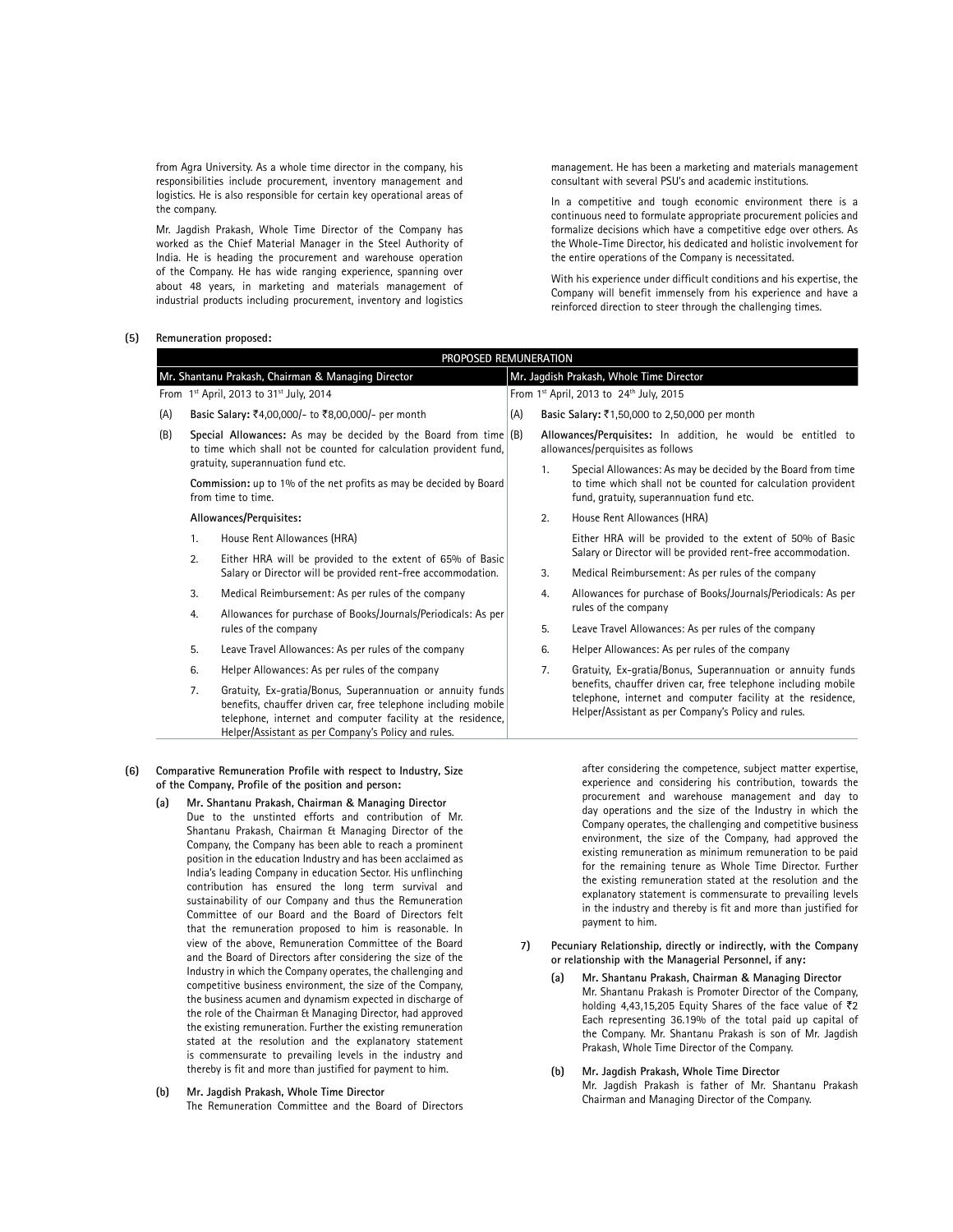#### **III OTHER INFORMATION:**

#### **(1) Reasons for loss or inadequate profits:**

 The education sector presented a huge potential for the company and the company embarked on an aggressive growth path given that it was pioneer in this area. The company equipped 11000, 27000 and 40,000 classes with its Smart Class product in FY 10, FY 11 and FY 12 respectively and maintained its leadership position in the market. However, during this period of high growth, the Company could not implement the projects in timely manner resulting in higher implementation and finance costs that adversely affected liquidity and profitability of the company. Further as the Company pays substantial amount upfront in implementation of contract, delayed payment by debtors has adversely impacted the cash flows of the company coupled with delayed payment cycle from government schools under ICT program. Investment in education companies with long gestation period also takes longer time to provide adequate return.

# **(2) Steps taken or proposed to be taken for improvement :**

 From the beginning of FY201-13, the Company has been in a phase of consolidation. Company is focusing its energies on operational efficiencies, strengthening our balance sheet, focusing on cash flows and launching new products and services through existing sales and distribution network.

 Given the changed business environment, the Company has focused on cost management Company has already begun the process of exiting non-core businesses and in addition company has also closed loss making businesses which should also help improve our operating performance.

 Company is also working on streamlining its operations, integrating technology into the supply chain and servicing components to replace and optimize our existing cost structure. During the year, company has undertaken specific measures in K-12 business wherein corporate expenses have been reduced by more than 50%.

 Our Company has also filed the proposal for restructuring its rupee denominated liabilities through CDR process.

 The Company hopes that these concrete measures would show signs of recovery in the Company's growth path.

#### **(3) Expected increase in productivity and profits in measurable terms:**

 The Company is driving on its six point agenda of Focus, Cautious growth, Solution company, Correction of Asset Liability mismatch, A leaner organization and Leadership initiated during the FY13.

 Company has been focusing on consolidating its position as one of the leaders in the industry. The emphasis has been on reorienting its business strategy and enhancing its internal capabilities. The Company aims to be leaner and more productive. The near term outlook in FY14 is mixed, considering liquidity constraints and a volatile market environment, despite strong business fundamentals. However, by leveraging (a) our extremely valuable IP based smart learning solutions and (b) an enviable customer reach of 34,500 schools and ~23 million learners, over the mid-term, Company is confident of returning the business to a position of strength.

 As mentioned above, the management has already taken and is continuing to undertake diligent efforts to step up the performance of the Company and it is expected that the reinforced and dedicated efforts would certainly bring about an improvement in the operational growth in future. However it is difficult to forecast the productivity and profitability in measurable terms but, the Company expects that the productivity and profitability may improve and would be comparable with the industry average.

#### **IV DISCLOSURES:**

- (1) The shareholders of the Company have been informed of the remuneration package of Mr. Shantanu Prakash, Chairman & Managing Director and Mr. Jagdish Prakash, Whole Time Director as detailed in the explanatory statement.
- (2) Disclosures on remuneration package to the Directors of the Company including details of Stock Options issued by the Company have been made in the Corporate Governance Report which forms a part of the Report of the Board of Directors in the Annual Report of the Company for FY 2012-13.

 As mentioned earlier, since the payment of aforementioned remuneration as Minimum Remuneration to Mr. Shantanu Prakash,Chairman & Managing Director and & Mr. Jagdish Prakash, Whole-time Director, respectively may exceed the ceiling limit for remuneration laid down in Sections 198, 309 read with Schedule XIII to the Act ,shareholders approval is sought by way of a special resolution for payment of the aforesaid remuneration in accordance with Schedule XIII of the Act

 The payment of the aforesaid remuneration to Mr. Shantanu Prakash, Chairman & Managing Director and Mr. Jagdish Prakash, Whole Time Director as stated above is also subject to approval of the Central Government and the Company shall be making the necessary application to the Central Government in due course of time.

 The Remuneration Committee and Board of Directors of the Company felt that considering the rich experience and contribution of Mr. Shantanu Prakash, Chairman & Managing Director and Mr. Jagdish Prakash, Whole Time Director to the sustained growth of the Company from time to time and considering the multifaceted responsibilities shouldered by them and the industry benchmarks, the aforementioned remuneration structure of Mr. Shantanu Prakash, Chairman & Managing Director and Mr. Jagdish Prakash, Whole Time Director is commensurate with the remuneration package paid to similarly placed persons, in other Companies in the same Industry and therefore recommend the resolution at Item No. 6 and 8 of the accompanying notice for your approval by way of Special Resolution.

 The Notice read with Explanatory Statement should be considered as an abstract of the terms of payment of remuneration to Mr. Shantanu Prakash, Chairman & Managing Director and Mr. Jagdish Prakash, Whole Time Director and a memorandum as to the nature of the concern or interest of the Director as required under Section 302 of the Companies Act, 1956. Mr. Shantanu Prakash, Chairman & Managing Director and Mr. Jagdish Prakash, Whole Time Director are interested to the extent of their shareholding, if any, and remuneration payable to them under Resolution Nos. 7 and 8 respectively.

 No other Director is directly or indirectly concerned or interested in these resolutions.

#### **Item No. 9 & 10**

Mr. Roy Edwin Campbell and Mr Venkata Subbarao Valluri were appointed as additional directors pursuant to Section 260 of the Companies Act, 1956 of the Company w.e.f 09<sup>th</sup> November, 2012 and 31<sup>st</sup> July 2013 respectively. They hold office of the Director up to date of the ensuing Annual General Meeting.

Further Company has received notice(s) in writing from member(s) of the Company along with deposit of  $\text{\texttt{F500}}$  proposing the candidature of Mr. Roy Edwin Campbell and Mr. Venkata Subbarao Valluri for office of Director(s) under the provisions of Section 257 of the Companies Act, 1956.

The Board recommends Resolution 9 & 10 for the approval of the members by way of an Ordinary Resolution.

None of the Directors of the Company other than Mr. Roy Edwin Cambell and Mr. Venkata Subbarao Valluri are interested or concerned in the respective resolution(s).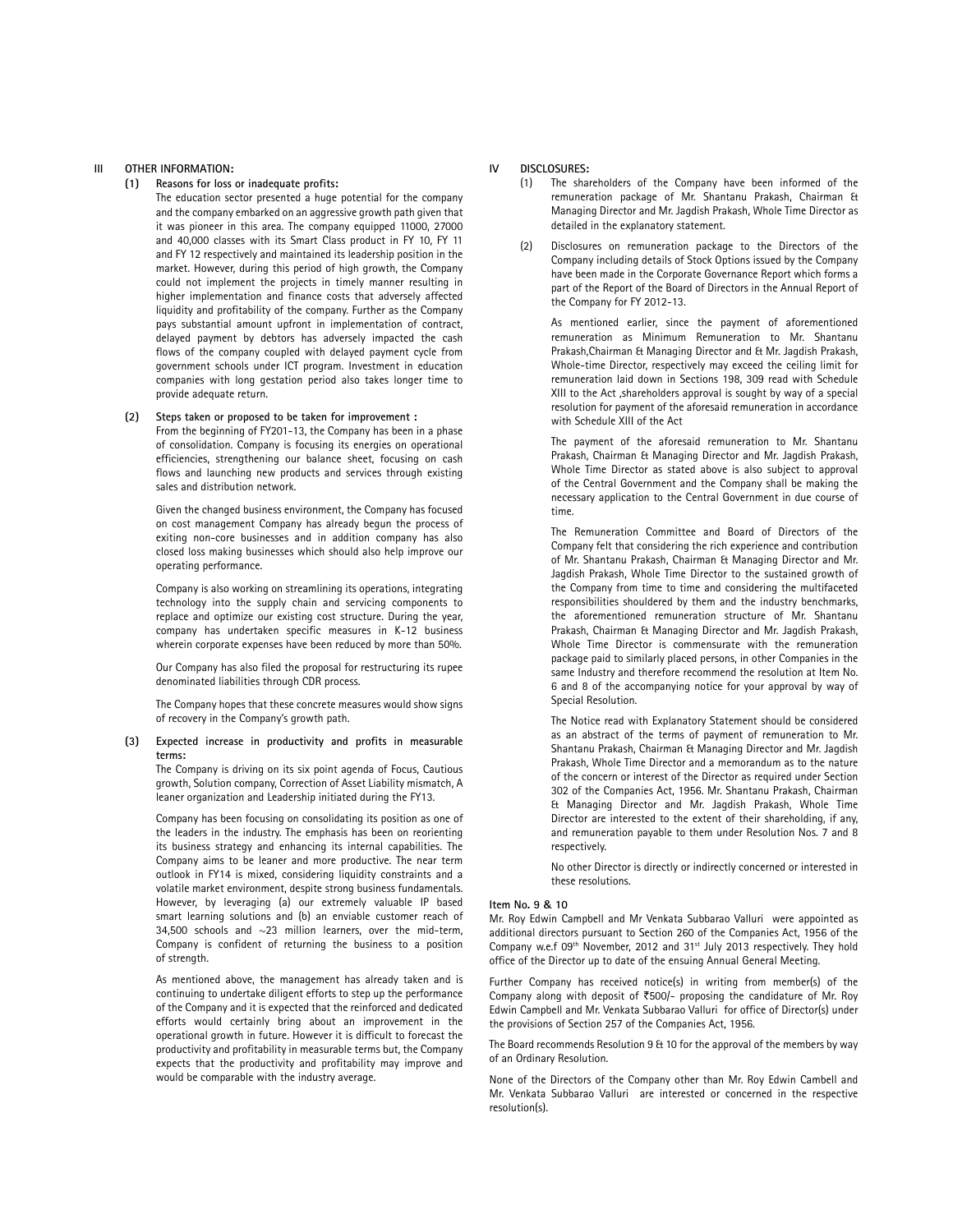**ADDITIONAL INFORMATION ON DIRECTORS RECOMMENDED FOR APPOINTMENT OR SEEKING RE-APPOINTMENT AT THE ANNUAL GENERAL MEETING (In Pursuance of Clause 49 IV (G) of Listing Agreement)**

| Name                                                                         | Mr. Jagdish Prakash                                                                                                                                                                                            | Mr. Sankalp Srivastava                                                                                                | Mr. Roy Edwin Campbell                                                                              | Mr. Venkata Subbarao<br>Valluri                                                                                                     |  |
|------------------------------------------------------------------------------|----------------------------------------------------------------------------------------------------------------------------------------------------------------------------------------------------------------|-----------------------------------------------------------------------------------------------------------------------|-----------------------------------------------------------------------------------------------------|-------------------------------------------------------------------------------------------------------------------------------------|--|
| Age                                                                          | 78                                                                                                                                                                                                             | 49                                                                                                                    | 40                                                                                                  | 58                                                                                                                                  |  |
| Qualification                                                                | Mr. Prakash holds a Master of Commerce<br>degree from Agra University.                                                                                                                                         | <b>Bachelor Degree</b><br>in Electronics &<br>Communication Engineering                                               | <b>BBA</b> in Finance and<br>Economics                                                              | Doctoral degree in<br>Simulation modeling (Ph D)                                                                                    |  |
| Area of expertise                                                            | Procurement, Marketing and Management<br>consultant with various public sector<br>undertakings and academic institutions.<br>Has previously worked as Chief Material<br>Manager with Steel Authority of India. | Telecommunication. Power<br>Control, Energy Management<br>Systems and Business<br>Management Software<br>Development. | Private Equity, Corporate<br>Debt Restructuring, Strategic<br>Solutions, and Global<br>syndication. | Strategic consulting, Cost<br>optimization, Business<br>re-engineering, Corporate<br>Finance, Governance Risk &<br>Consulting (GRC) |  |
| Directorship held in other                                                   | SEI Technology Pvt. Ltd.                                                                                                                                                                                       | Mark and Space Telesystems                                                                                            | <b>MedPlus Health Services</b>                                                                      | Nil                                                                                                                                 |  |
| Companies in India                                                           | Educomp Learning Pvt. Ltd.                                                                                                                                                                                     | Pvt. Ltd.                                                                                                             | Pvt. Ltd.<br>Mount Kellett Capital<br>Management India Pvt. Ltd.                                    |                                                                                                                                     |  |
|                                                                              | Kaisons Housing Corporation Ltd.                                                                                                                                                                               | Telebias Networks Pyt. Ltd                                                                                            |                                                                                                     |                                                                                                                                     |  |
|                                                                              | Educomp School Management Ltd.                                                                                                                                                                                 |                                                                                                                       |                                                                                                     |                                                                                                                                     |  |
|                                                                              | Educomp infrastructure & school<br>management Ltd.                                                                                                                                                             |                                                                                                                       |                                                                                                     |                                                                                                                                     |  |
|                                                                              | Educomp Infrastructure Services Pvt. Ltd.                                                                                                                                                                      |                                                                                                                       |                                                                                                     |                                                                                                                                     |  |
|                                                                              | Gyankuni Education Pvt. Ltd.                                                                                                                                                                                   |                                                                                                                       |                                                                                                     |                                                                                                                                     |  |
|                                                                              | Educomp Professional Education Ltd.                                                                                                                                                                            |                                                                                                                       |                                                                                                     |                                                                                                                                     |  |
|                                                                              | Educomp Investment Management Ltd.                                                                                                                                                                             |                                                                                                                       |                                                                                                     |                                                                                                                                     |  |
| Membership/ Chairmanship<br>of the Committees in other<br>Companies in india | <b>Audit Committee</b><br>Educomp infrastructure & School<br>Management Ltd.                                                                                                                                   | Nil                                                                                                                   | Nil                                                                                                 | Nil                                                                                                                                 |  |
| Number of Shares held in<br>the Company                                      | Nil                                                                                                                                                                                                            | 15,000                                                                                                                | Nil                                                                                                 | Nil                                                                                                                                 |  |
| Inter-se relationship with<br>other Director                                 | Father of Mr. Shantanu Prakash, Chairman<br>and Managing director                                                                                                                                              | Nil                                                                                                                   | Nil                                                                                                 | Nil                                                                                                                                 |  |